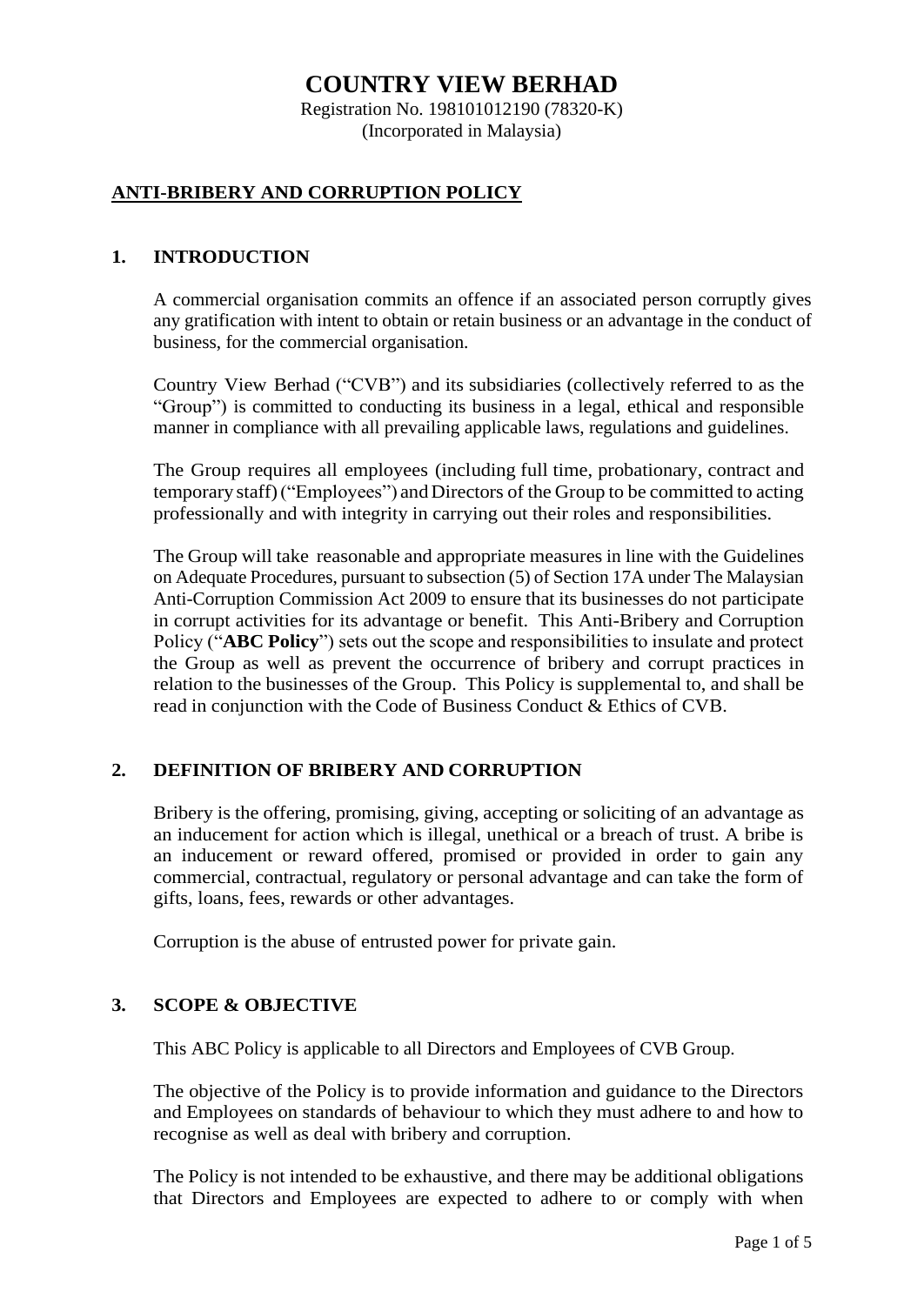performing their duties. For all intents and purposes, the Directors and Employees shall always observe and ensure compliance with all applicable laws, rules and regulations to which they are bound to observe in the performance of their duties.

#### **4. APPLICABILITY**

Each Employee has a duty to read and understand the Policy. Violation of any of the Policy's provisions may result in disciplinary action, including termination of employment.

If a Director requires further clarification on the Policy, the Director may liaise with the Chairman of the Board or the Senior Independent Director, whereas for an Employee, the Employee may refer or highlight any concerns to the immediate superior, Head of Department or the Compliance Officer appointed.

## **5. COMPLIANCE UNIT/OFFICER**

An Anti-Bribery and Corruption Compliance Unit has been established and headed by a Compliance Officer who is vested with the following authority and responsibilities.

- a) have the adequate resources needed to perform his duties.
- b) have full access to any information required in the course of performance of his duties.
- c) have direct access to the Board and ARMC, where relevant, to obtain information and feedback in the course of performance of his duties and to report the results of the review of any ABC Policy incidence and the compliance thereof.
- d) to obtain the services and advice of any external professional at the expense of the Group in carrying out his duties.
- e) to carry out investigation on any suspected or actual incidences of bribery and corruption reported to him and to determine and recommend the appropriate actions to be taken as a result of the investigation to the ARMC and Board.
- f) to oversee compliance in line with the Board's Gifts, Hospitality and Entertainment ('GHE') Guidelines adopted.

If any Employees requires further clarification on any Anti-Bribery and Corruption compliance issues, such issues should be highlighted and brought to the attention of the Compliance Officer for review and guidance. Where the Compliance Officer is unable to arrive at a decision, the matter will be escalated to the ARMC and subsequently to the Board for a decision.

#### **6. GUIDANCE ON BRIBERY AND CORRUPTION**

#### **6.1 Gifts, Hospitality and Entertainment (GHE)**

This ABC Policy does not prohibit GHE, so long as it is reasonable, appropriate, modest and bona fide corporate GHE.

Some examples of acceptable GHE, which are non-exhaustive, are as follows:-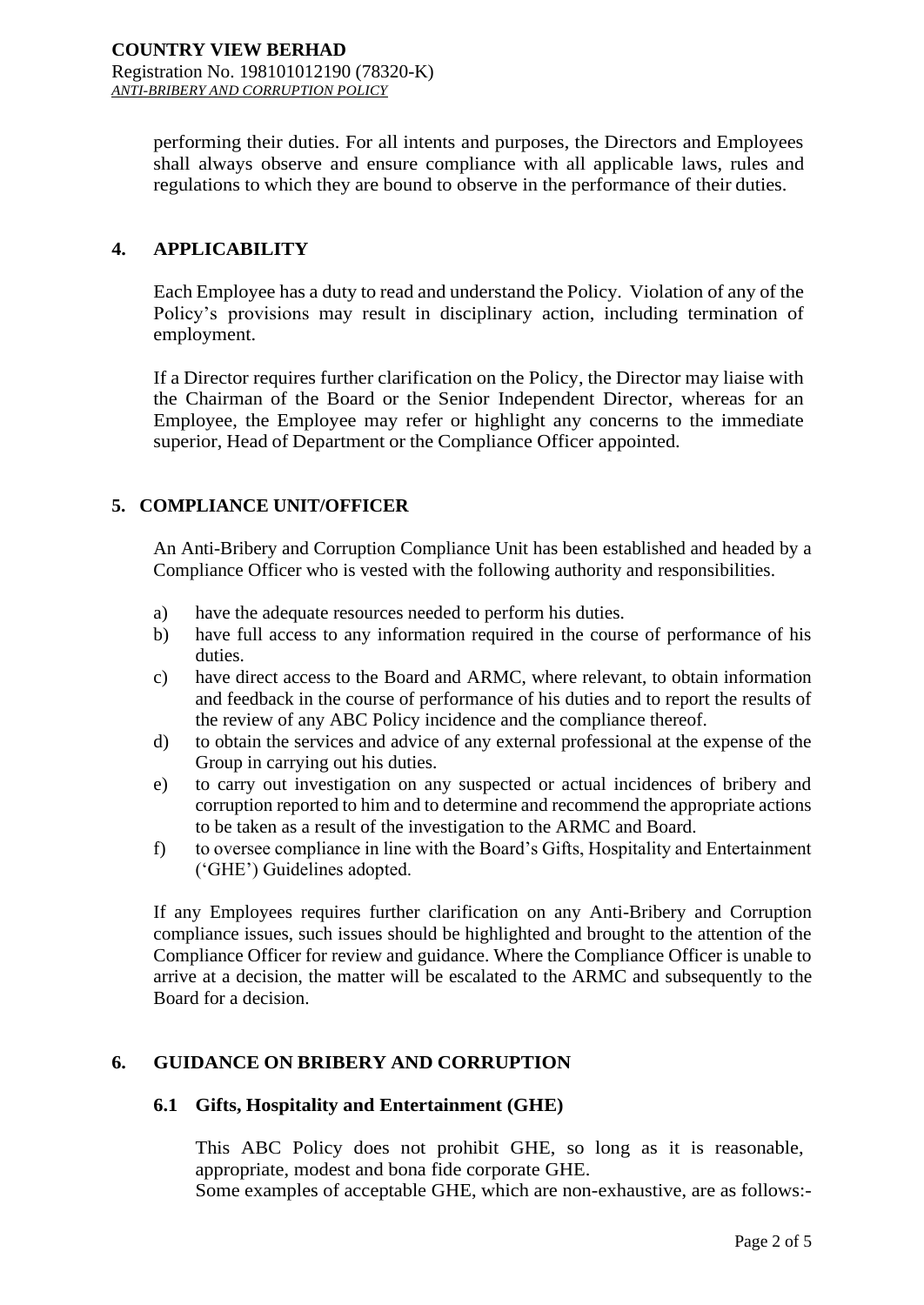- (a) token gifts offered in business situations or to all participants and attendees for example, work related seminars, conferences, trade and business events;
- (b) gifts presented at work-related conferences, seminars and/or business events;
- (c) gifts given in gratitude for hosting business events, conferences and/or seminars;
- (d) refreshments or meals during meetings or as participants of work-related conferences and/or seminars; and meals for business purposes.
- (e) corporate gifts, festive or ceremonial gifts

As a general principle, the Directors and Employees should not receive or give GHE to a third party if it is made with the intention of influencing the third party to obtain or retain business, or in exchange for any advantage or benefit. In addition, lavish or unreasonable GHE should not be received or given as such GHE may be interpreted as attempts by the Directors or Employees to obtain or receive any advantage or benefit.

The Directors and Employees should be mindful in giving or receiving GHE as it could be interpreted as a way of improperly influencing the decision making of the recipient. Hence, the intention behind the GHE should always be considered.

#### **6.2 Facilitation Payments To Officer of Public BodyN1**

Facilitation payments are unofficial payments or other advantages made to secure or expedite the performance of a routine action by an officer of public body. Directors or Employees shall not promise or offer, or agree to give or offer, facilitation payments to an officer of any public body.

However, there could arise circumstances in which the Directors or Employees have no alternative but to make a facilitation payment in order to protect themselves from injury, loss of life or liberty. Any request for facilitation payment under such circumstances should be reported immediately to the superior, Head of Department or the Compliance Officer.

*N1: Public Body as defined in Section 3 of Malaysian Anti-Corruption Commission Act 2009*

#### **6.3 Third Parties**

All third parties, including agents, consultants, service providers, suppliers and joint venture partners should be made aware of this ABC Policy and the arrangements with them shall be subject to clear contractual terms, including specific provisions requiring them to comply with minimum standards and procedures relating to bribery and corruption.

The Compliance Officer will ensure that this ABC Policy is brought to the attention and communicated to all third parties having any dealings and business relationships with the Group.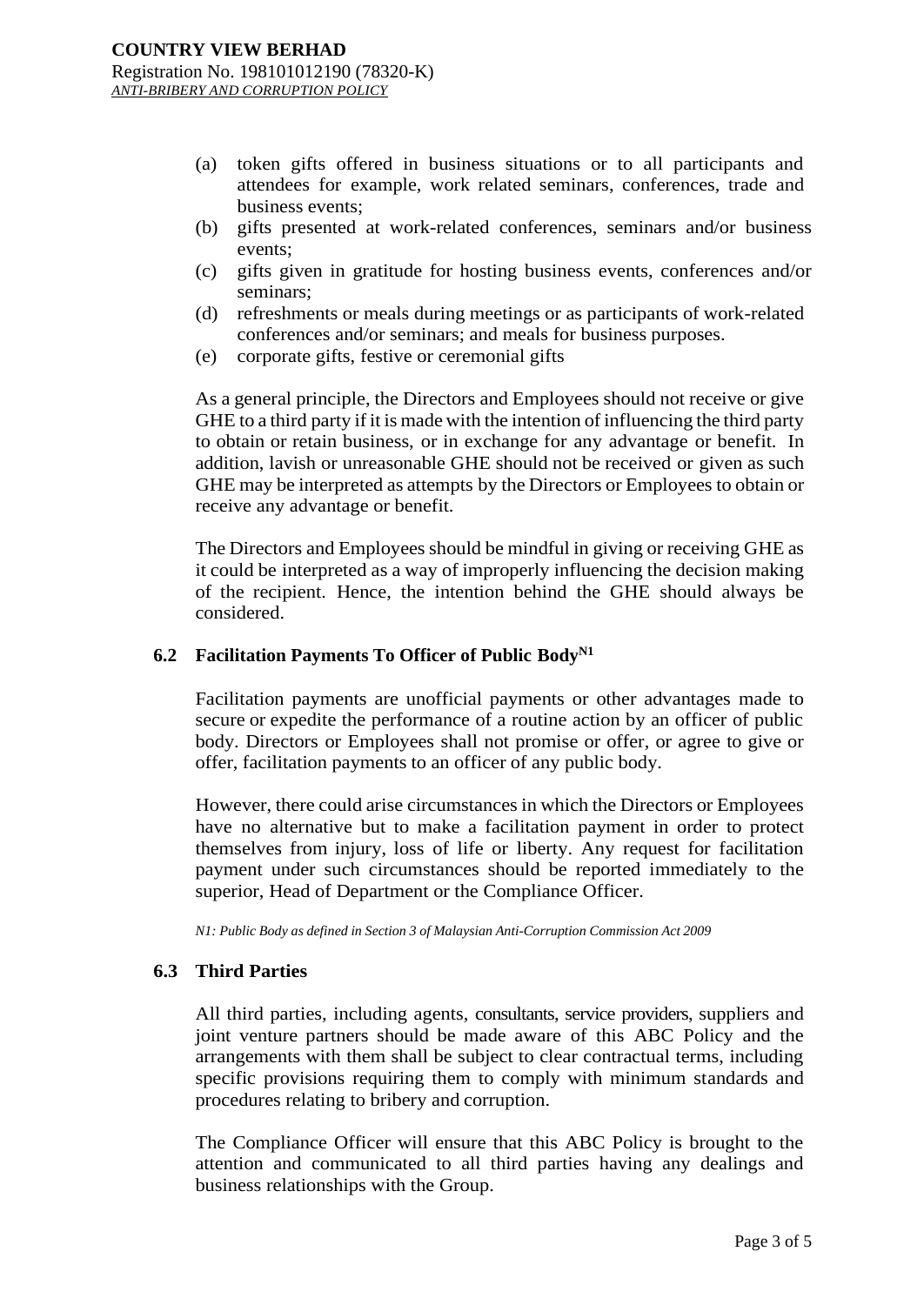#### **6.4 Political Contributions**

Subject to any prevailing law that govern political contribution, the Group may make contributions to political parties or candidates. All political contributions require approval from the Board of the respective subsidiaries. The records of all political contributions shall be kept by the Group's Finance Department or Chief Financial Officer.

#### **6.5 Charitable Contribution/Donations**

Charitable support and donations are encouraged (including educational sponsorships), whether of in-kind services, knowledge, time, or direct financial contributions. However, Directors and Employees must be careful to ensure that charitable contributions are not used as a scheme to conceal bribery. No charitable contributions or donation can be offered or made without the prior approval of the Board of Directors subject to the Board's policy on authority limits adopted. The records of all charitable contributions shall be kept by the Group's Finance Department or Chief Financial Officer.

#### **7. RECORD-KEEPING**

It is important that proper and complete records be maintained of all payments made to third parties in the usual course of business as these would serve as evidence that such payments were bona fide, and not linked to corrupt and/or unethical conduct. All accounts, invoices, documents and records relating to dealings with third parties, such as clients, suppliers and business contacts, should be prepared and maintained with accuracy and completeness.

Employees must declare all GHE received or given, and submit details to the Compliance Officer for recording into a register. Employees must also ensure that all expense claims relating to GHE incurred to third parties are approved by the Executive Directors / Head of Department and must be specifically recorded the reason for such expenditure.

## **8. COMPLIANCE TO THE LAW**

The Group will comply with all applicable laws, rules and regulations of the governments, commissions and exchanges in jurisdictions within which the Group operates. Directorsand Employees are expected to understand and comply with the Malaysian Anti-Corruption Commission Act 2009 (including any amendment thereof).

The Group reserves the right to report any actions or activities suspected of being criminal in nature to the relevant authorities.